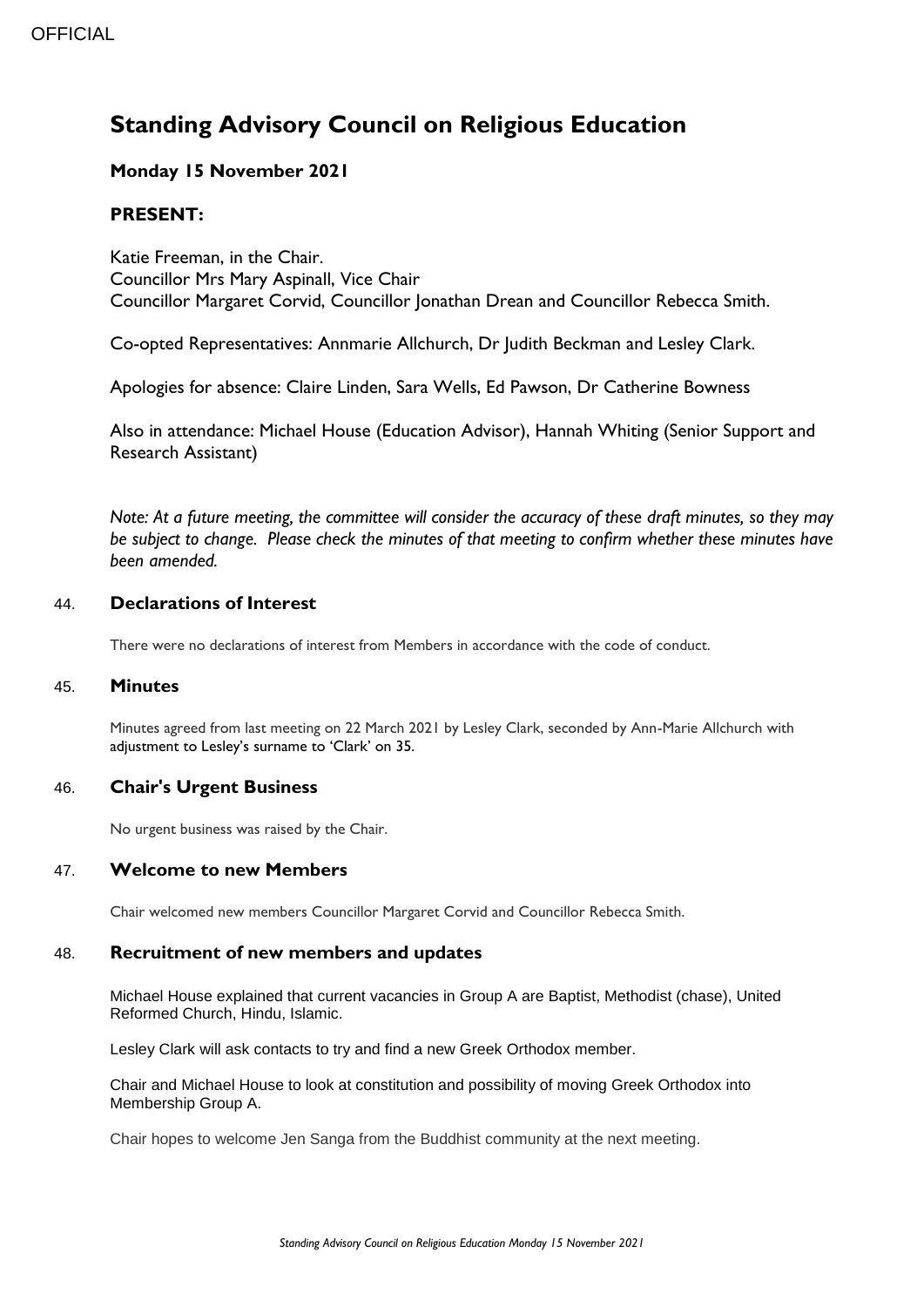Chair informed the group there is ongoing recruitment for a new Imam in Plymouth and once this is complete, they will represent in the Islamic seat.

Chair explained that whilst Marjon's is currently an empty seat she hopes to be able to welcome a new member at the next meeting.

Emma Butler has retired from her previous job role but would like to continue with SACRE. Chair to provide Hannah Whiting with new contact email.

Chair informed members that Liz Hill will continue on SACRE as a co-opted member, leaving the NAHT vacant.

Councillor Mary Aspinall proposes that Ann-Marie Allchurch would move from NATRE to NAHT member, seconded by Chair.

Michael House explained there are current vacancies in Group C for NASUWT, NATRE, UCU, Special Schools, Voice, PASH and ATL.

Chair explained that the NUT member is Gwen Hughes but she has not attended a meeting in a long time. Michael House to speak to Gwen Hughes and confirm she would still like to continue as a member.

Chair informed members that PASH and ATL no longer exist.

Chair to approach headteacher at Plympton Academy before next meeting to fill one position.

Michael House to approach a member of staff at Longcause School to fill the Special Schools seat.

With regards to Group D, Councillor Mary Aspinall will find out if Councillor Margaret Corvid is replacing Councillor Ian Tuffin or Councillor Jonny Morris.

Councillor Mary Aspinall will speak to Councillor John Mahony about his interest in joining.

Michael House explained that in the Co-opted Group, RE Consultant and Plymouth Association of Governors seats were vacant.

Chair thanked Plymouth Centre for Faith and Cultural Diversity and Jonathan Marshall for their support in increasing membership.

Councillor Mary Aspinall to enquire with the monitoring officer whether a serving Councillor can sit in a group other than Group D.

#### 49. **Local and National Development Updates**

Chair informed members that NASACRE are having their RE conference virtually in January 2022 over two days.

Annmarie Allchurch provided an update on the Learn Teach Lead conference that was held in October with a wide range of speakers on RE and people finding their faith. The 'Nobody Stands Nowhere' video was very good and informative and will be used widely in other settings. This includes St Andrew's CE Primary School, where there will be a 'World Views Day' and there will be a display of pupils work on this. Chair asked if some examples of this work could be shared at the next SACRE meeting. Annmarie Allchurch confirmed this would be done.

Chair gave an update on the RE Hub. It is really busy with guest speakers this year including a researcher approach and a speaker looking into views within Islam. Schools are sending different representatives each time so the ideas spread across the school, rather than just going through one member of staff. There are projects looking into a World Views curriculum. There will be a session on World Views led by Chair and Ed Pawson will present from a Secondary perspective.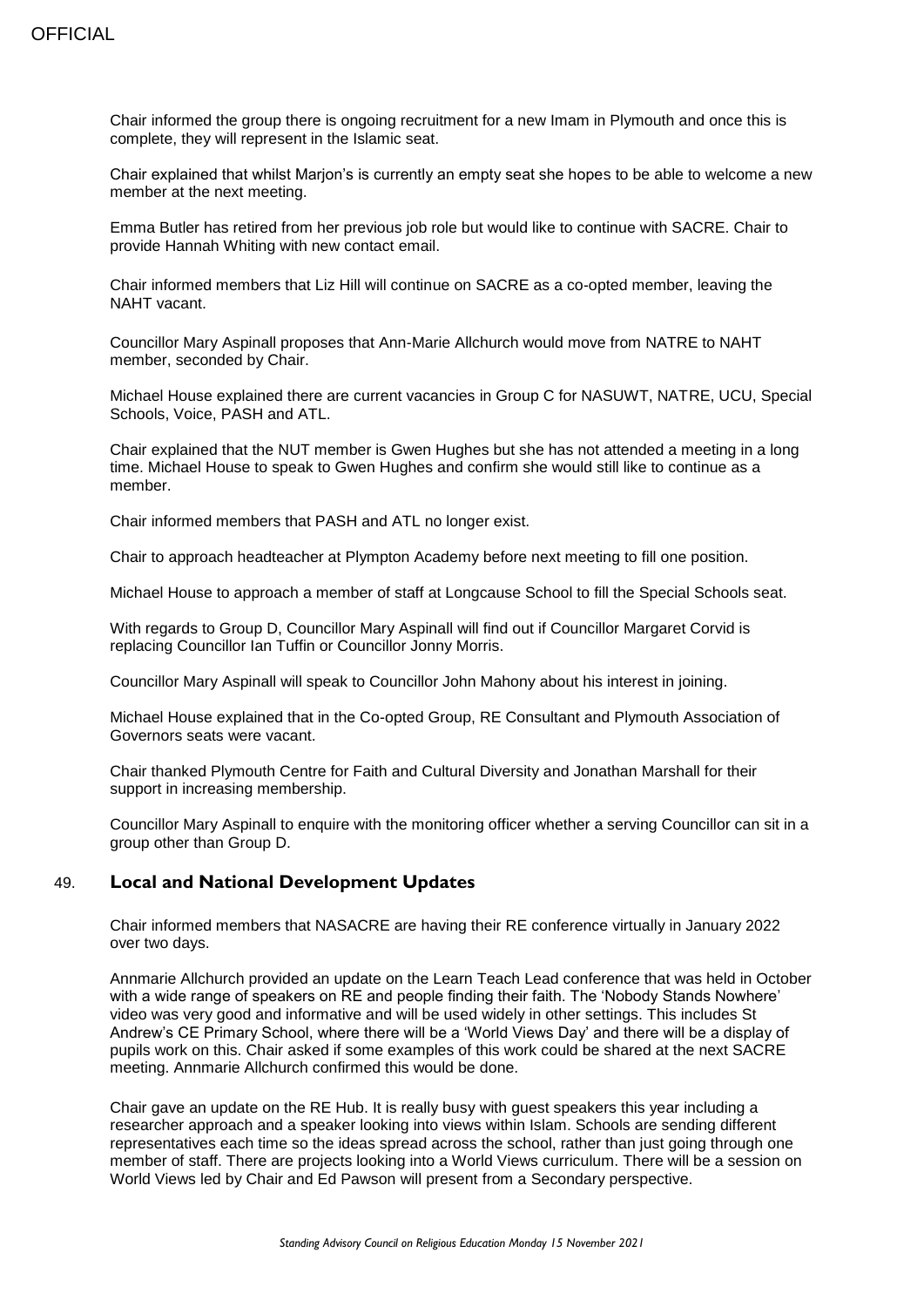Chair informed members that Plymouth is one of 5 cities for the 5 cities project, bringing together members of the media, teachers and faith groups for conversations with the aim of breaking down barriers and looking at understanding diversity and different points of view. Chair is on a panel that will be discussing British Values.

Chair to connect Jonathan Marshall to Lesley Clark. Jonathan Marshall has poetry, written post war about the holocaust and he has managed to remove the copyright for some activities and discussion for local children for use in schools. The children will need to think about the meaning of the poems and then begin to write their own poetry. Chair hopes that between herself, Jonathan Marshall and Lesley Clark, they are get this utilised in schools.

Chair gave an update that the Church of England has released information about collective worship and how to make it more inclusive. A bill has gone through the House of Lords to look at collective worship in primary schools. Chair proposes that SACRE look at providing training for school staff about what collective worship is and what it looks like in practice. Chair to update at next meeting.

Annmarie Allchurch explained that in her school of St Andrews CE Primary School, that collective worship has been carried out, even with COVID19 restrictions, by approaching it on a Key Stage and/or class basis. This happens 3 times a week.

Chair explained that contacts have said COVID19 seems to be the reasons collective worship has not come back into schools, and some schools do not understand the clear differences between assemblies and collective worship.

Councillor Mary Aspinall explained that it would be a good time to contact schools and provide advice on collective worship on a class by class basis to ensure schools can carry it out whilst staying safe. SACRE must do this and ensure it has done its part to evidence in the case of an OFSTED inspection. Michael House explained that he produces a health and wellbeing education briefing newsletter, next going out on the 4 December, collective worship and compliance around religious education is going to be in there.

#### 50. **SACRE Procedures and Constitution**

Michael House and Chair to have a working party with Lesley Clark to review the current SACRE constitution.

Members asked to send feedback to [SACRE@plymouth.gov.uk](mailto:SACRE@plymouth.gov.uk) on the constitution and structure/houses within two weeks of the minutes being received by 8 December 2021. Hannah Whiting to share minutes of meeting on or before 24/11/21. Michael House, LC and Chair to then organise a meeting.

### 51. **Election of the next Chair**

Chair and Vice Chair agree to remain in their positions until the scheduled July 2022 SACRE meeting.

Any members who are interested in becoming Chair to speak to current chair before scheduled March 2022 meeting.

Working group to look at formalising an outgoing Chair attends meetings alongside new chair for a year, to support.

#### 52. **Non-Compliant Schools**

Michael House informed members that there was no update on Non-Compliance from Plymouth High School for Girls (PHSG). Any conversations that have been had have been responded to with statements about the difficulty of compliance during COVID19.